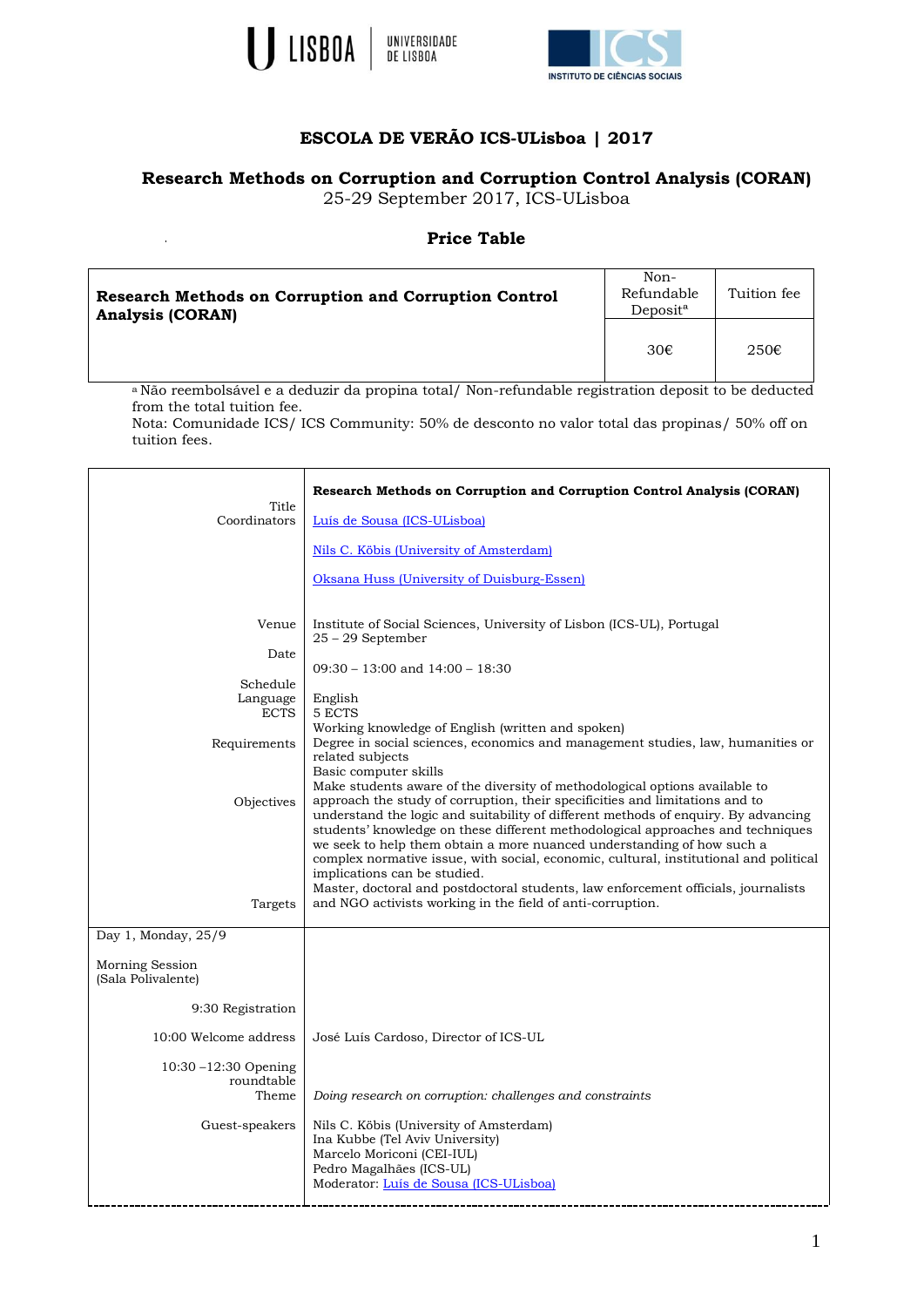U LISBOA | UNIVERSIDADE



| Afternoon session<br>(Sala Polivalente) |                                                                                                                                                                                                                                                                                                                                                                                                                                                      |
|-----------------------------------------|------------------------------------------------------------------------------------------------------------------------------------------------------------------------------------------------------------------------------------------------------------------------------------------------------------------------------------------------------------------------------------------------------------------------------------------------------|
| 14:00-17:00 Seminar I                   |                                                                                                                                                                                                                                                                                                                                                                                                                                                      |
| Theme<br>Teachers                       | Research Design<br>Pedro Magalhães (ICS-ULisboa) and Nils C. Köbis (University of Amsterdam)                                                                                                                                                                                                                                                                                                                                                         |
| Contents                                | -Identifying a "puzzle" or research question<br>-How to elaborate a sound and relevant state of the art<br>-Making the "right" methodological choices<br>-Operationalization of variables: validity and reliability issues<br>-Formulating theory- and/or data-driven hypotheses<br>-Causal explanation: genuine law-like causal regularities vs tendencies or typical<br>patterns<br>-Discussing sources and data collection issues<br>-Q&A session |
| Day 2, Tuesday, 26/9                    |                                                                                                                                                                                                                                                                                                                                                                                                                                                      |
| Morning session<br>(Sala Polivalente)   |                                                                                                                                                                                                                                                                                                                                                                                                                                                      |
| 10:00-13:00 Panel I                     |                                                                                                                                                                                                                                                                                                                                                                                                                                                      |
| Theme<br>Contents and teachers          | Research Methods I<br>-Comparative method: MSSD vs MDSD (1h30), Marina Costa Lobo (ICS-ULisboa)<br>-Case studies and process tracing (1h30), Marcelo Carmelo (ICS-ULisboa)<br>-O&A session                                                                                                                                                                                                                                                           |
| Afternoon session<br>(Sala Polivalente) |                                                                                                                                                                                                                                                                                                                                                                                                                                                      |
| 14:00-18:30 Panel II                    |                                                                                                                                                                                                                                                                                                                                                                                                                                                      |
| Theme<br>Contents and teachers          | Research Methods II<br>-Statistical method (1h30), Jorge Fernandes (ICS-ULisboa)<br>-Experimental method (1h30), Isabel Pinto (UPorto)<br>-Mixed methods and triangulation (1h30), Ina Kubbe (Tel Aviv University)<br>-Q&A session                                                                                                                                                                                                                   |
| Day 3, Wednesday, 27/9                  |                                                                                                                                                                                                                                                                                                                                                                                                                                                      |
| Morning session<br>(Sala Polivalente)   |                                                                                                                                                                                                                                                                                                                                                                                                                                                      |
| 10:00-13:00 Panel III                   |                                                                                                                                                                                                                                                                                                                                                                                                                                                      |
| Theme<br>Contents and teachers          | Research Techniques I<br>-Interviewing political and law enforcement elites (informal and semi-structured<br>techniques) (1h30), Filipa Raimundo (ICS-ULisboa)<br>-Survey methods applied to the study of corruption (1h30), Luís de Sousa (ICS-<br>ULisboa)<br>-Q&A session                                                                                                                                                                         |
| Afternoon session<br>(Sala Polivalente) |                                                                                                                                                                                                                                                                                                                                                                                                                                                      |
| 14:00-17:00 Panel IV                    |                                                                                                                                                                                                                                                                                                                                                                                                                                                      |
| Theme<br>Contents and teachers          | Research Techniques II<br>-Assessing cultures of corruption through participant observation (1h30), Catarina<br>Fróis (CEAS-ISCTE)<br>-Social network analysis applied to the study of corruption, (1h30), Raquel Rego<br>(ICS-ULisboa)<br>-Q&A session                                                                                                                                                                                              |